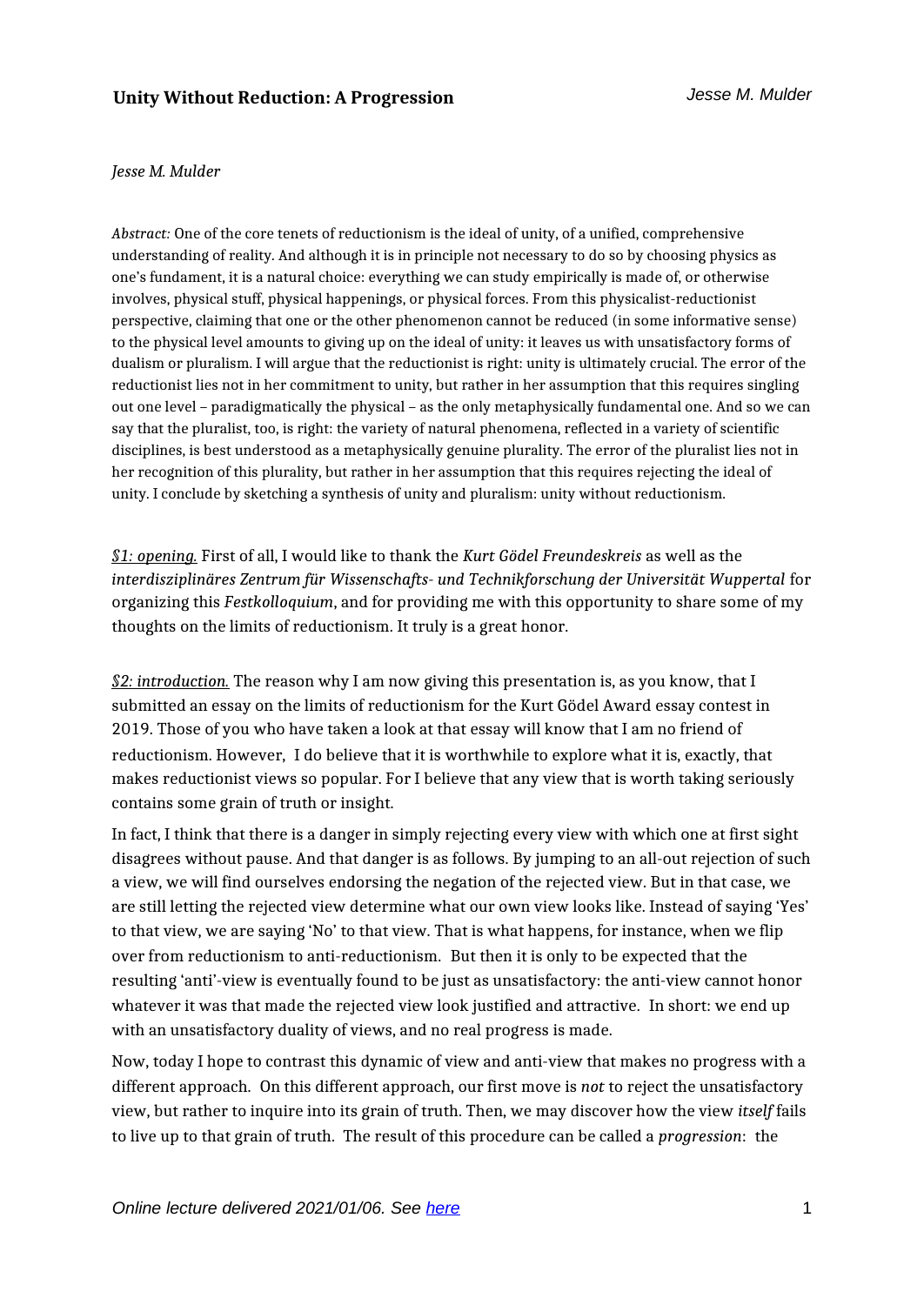given view itself gives rise to something new, the next step grows naturally out of it. And this, I submit, holds the promise of real progress in our understanding.

As I said, my aim today is to illustrate this for the case of reductionism. At the end of this presentation, I will allow myself a few further remarks on this procedure in philosophy, this method of growing a new view out of a given one through some progression. But let us now dive into the topic of reductionism.

*§3: reductionism*. The word 'reductionism' comes from the Latin verb *reducere*, literally meaning "to bring back" or "to restore". And a reductionist indeed thinks that all there is to the world, the whole colorful diversity of phenomena, can be 'brought back' or 'restored' to – well, to *something*. What this 'something' is can be very different among different reductionist views. In any case, it should be something that the reductionist takes to be extremely well-understood, uncontroversial, unproblematic, or basic. Let us call this 'something' to which the reductionist wants to bring everything back the *reductive base*. Nowadays, most reductionists will embrace as their reductive base the realm of physics. And there is surely something to be said for this choice: it looks like all we are ever dealing with is made of, or otherwise involves, physical stuff, matter. That is, indeed, a very basic observation.

But that is not the sole reason for preferring the realm of the physical as one's reductive base. For, by parity of reasoning, we could also say that space, or time, or perception, should be the reductive base. All we are ever dealing with is, after all, something located in space, present in time, and disclosed to us through our senses. And, of course, there have been thinkers defending corresponding versions of reductionism. The most fascinating example here is, undoubtedly, George Berkeley, with his slogan "esse est percipi", to be is to be perceived.

Anyway, the physical enjoys particular popularity nowadays. But that would not be the case if the physical realm itself were utterly incomprehensible to us. And so, in addition to the pervasiveness of the physical, it is, thus, precisely our advanced understanding of the physical as such which makes it attractive as a reductive base. The important concept here is that of trust, or certainty: the physicalist reductionist trusts our understanding of the physical, and finds that it enjoys a level of certainty which is absent from our understanding of the living world, the social world, or other realms.

As an aside, let me remark that there is an interesting connection here with mathematics. As Immanuel Kant famously said, "in any special doctrine of Nature there is only as much genuine science as there is mathematics." $^1$  $^1$  Apart from the specific reasons Kant had for making this assertion, there surely is something to be said for the claim that the certainty and trust physics as a science enjoys really derives from the certainty and trust we naturally put into mathematics. Nothing is more certain than mathematical proof, after all. It is not surprising, then, that Kurt Gödel hoped to find, in his incompleteness proofs, a trustworthy basis for his strong antireductionist beliefs.

<span id="page-1-0"></span> $^{\rm 1}$  Kant: Metaphysical Foundations of Natural Science (1786). From Jonathan Bennett's earlymoderntexts website: <https://www.earlymoderntexts.com/assets/pdfs/kant1786.pdf>, p. 3.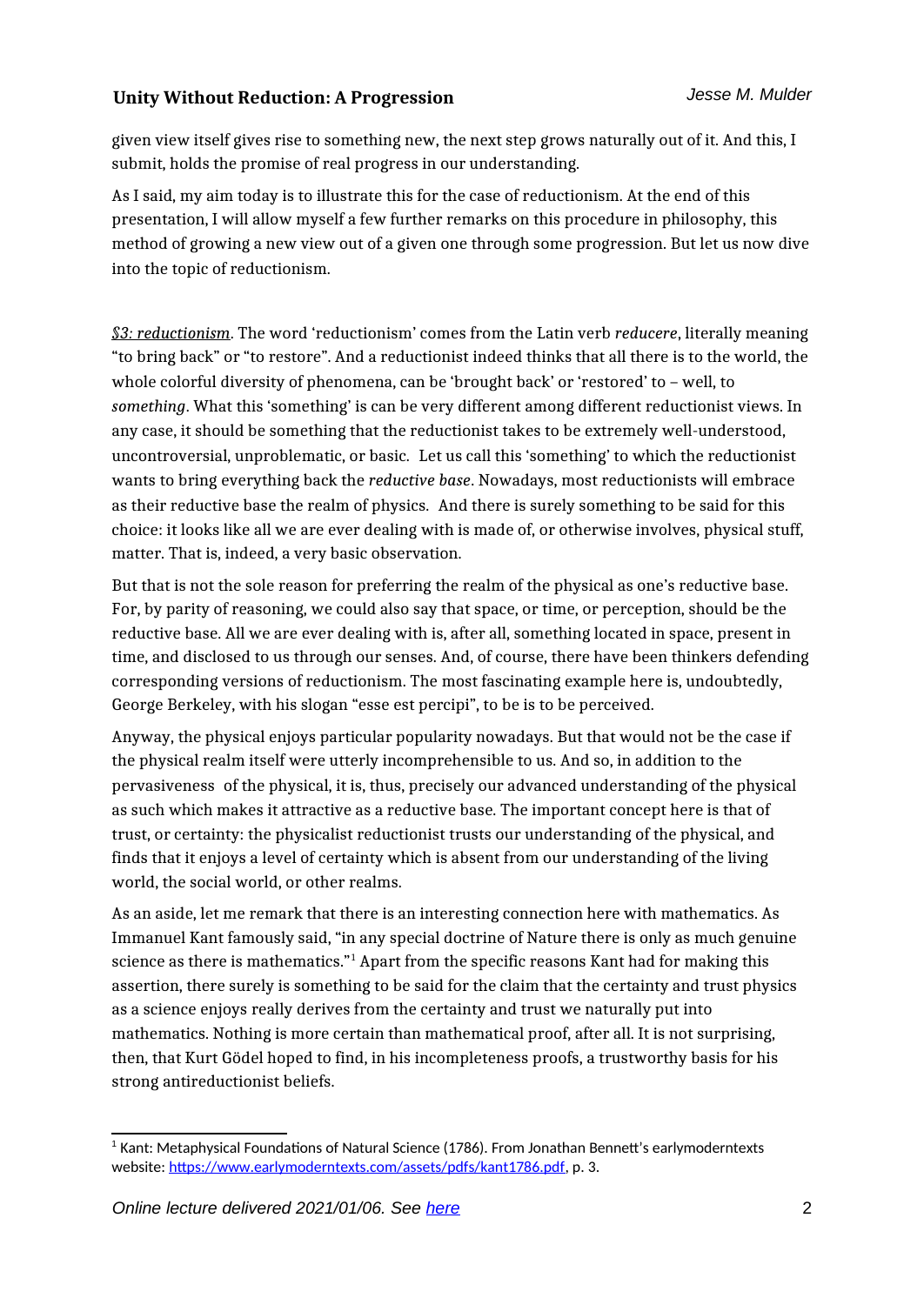Be that as it may – shouldn't we insist, in the face of such a physicalist reductionism, that it is simply in error, that it is wrong? I myself have argued in different occasions, including my contribution for the Kurt Gödel Prize, that the realm of the living, for instance, cannot be understood in physical terms. And similar arguments can be made, and have been made, for consciousness, thought, value, meaning, morality, or whatever your favorite anti-physicalist example may be. But before we reject physicalist reductionism in this manner, let us pause to make sure that we don't throw out the baby with the bathwater. Let us take a look at the grain of truth in reductionism.

*§4: the grain of truth in reductionism*. Why does the physicalist reductionist want to bring everything back to physics? Suppose that there is some phenomenon, or some realm of phenomena, that resists such reduction . Then, by the physicalist's lights, this realm ends up hanging 'in the air', so to speak. There is the orderly realm of the physical, and then there is this annoying extra bit of reality that, inexplicably, is present amidst the physical realm, but obeys laws of its own – or, worse still, obeys no laws at all. This is the line of thought that motivates physicalists to argue against the very possibility of such a situation. Perhaps the most pervasive such argument is one that is based on the so-called "causal closure of the physical": roughly put, the upshot of this argument is that anything which interacts with the physical must itself be physical.

Apart from this causal closure argument, this is something that we should appreciate as an honorable motive within reductionism: no aspect of reality should be left 'hanging in the air' as an inexplicable, miraculous phenomenon. But when we respond to reductionism by simply rejecting it, when we become *anti-*reductionists in this way, we end up with precisely that: everything we claim *not* to be reducible to physics will appear as such an inexplicable, miraculous 'extra' within the all-encompassing physical universe. We get our pluralism, alright, but we lose the unity of reality.

The grain of truth in reductionism, then, is its uncompromising adherence to *unity*. The ideal thus is, to use a popular phrase, one big 'theory of everything', which captures the *whole* of reality, and thereby ensures that everything hangs together, without any inexplicable danglers.

Let us reflect on this ideal of unity a little further.

*§5: unity*. As Aristotle remarks in the opening sentence of his *Metaphysics*, all men by nature desire to know, to understand. We find ourselves surrounded by an enormous and enormously rich array of phenomena. An endless manifold of separate goings-on. And at first sight, all these goings-on are simply *there*, we register them somehow, inchoately, but we do not see how the manifold phenomena hang together. There is, initially, barely any unity to this manifold.

But this image, of an endless, disintegrated array of separate phenomena, changes once we start inquiring into some phenomenon. The better we get to know that phenomenon, in its relations to surrounding phenomena, to its causes and effects, etc., the more integration we bring into the picture . What first appeared as an isolated entity, or happening, now appears as the natural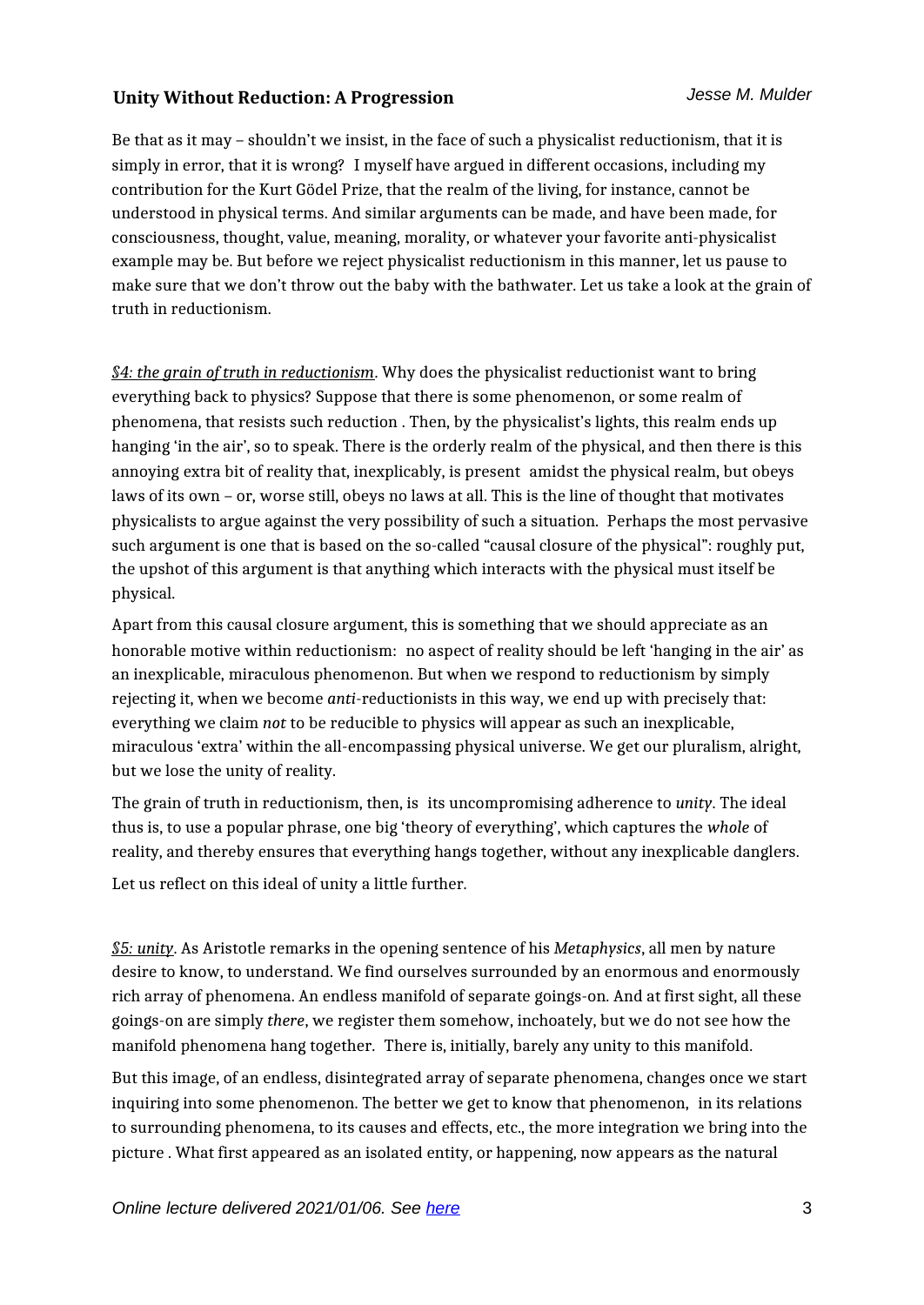result of preceding happenings, and as naturally giving rise to subsequent happenings. Where that phenomenon was, at first sight, one big question mark, we now know *what* it is, *why* it came about, and *how* it influenced subsequent events. Nature starts to appear as an organized, unified whole, despite all the diversity that it displays.

This we can appreciate as the motivation, the drive, of science in general: to bring back all those loose and separate phenomena to their proper place within the larger scheme of things. Or: to restore those phenomena to their place within the organized whole of nature. – Notice that I've just used the verbs "to bring back" and "to restore": these correspond to the Latin *reducere*, as we saw: the root of our term *reductionism*. And indeed, the reductionist is very faithful to this motivation or drive. The reductionist will not rest content until all has been brought back, or restored to its proper place within the larger scheme of things. And our reductionist thinks that physics *is* this larger scheme of things.

*§6: reductionism defeats itself.* The reductionist wants to bring back all phenomena to the realm of physics. Thereby, they are restored to their proper place within the all-encompassing, mathematically articulable, natural order that physics aims to discover. But now we must ask: is this restoring really successful? Does it live up to its own demands?

Generally speaking, the way in which phenomena are restored, in the physical sciences, is by understanding them to be lawfully connected to preceding happenings. For example: we witness the collision of two billiard balls, and we understand why that collision came about by tracing it back to the impact of a cue on one of the balls. In this way, the collision acquires its proper place within the unfolding of events over time.

We can also put this as follows. At the outset, the collision, the phenomenon in question, can be thought of as containing a question mark: here I am, but – why am I here? The phenomenon in isolation is thus *incomplete*. It points to something outside of itself. And the incompleteness is resolved, the question it poses is answered, by linking the phenomenon to some other phenomenon . Ideally, this link is provided by a mathematically framed law of physics.

However, we now immediately face a problem. The phenomenon in isolation is *incomplete*, we saw, but we can only resolve that incompleteness by relating it to other phenomena, which are *themselves* just as incomplete. It is like solving an infinite jigsaw puzzle without edges .

In this way, I submit, we can come to see why the physical realm, despite its universality, does not really answer to the quest for unity that the reductionist rightly embraces. It operates with a method of completion which forever remains incomplete. Its aim of restoring the phenomena to their proper place puts up a standard which the form of understanding things found in physics doesn't live up to.

Now, this is, of course, quite a sweeping diagnosis, which will spawn many questions. Where does this standard of completion really come from, and why is the physicalist reductionist bound to it? I believe *these* questions can be answered by reflecting on the question what it is to be confronted with phenomena in the first place. But I will leave that to another occasion.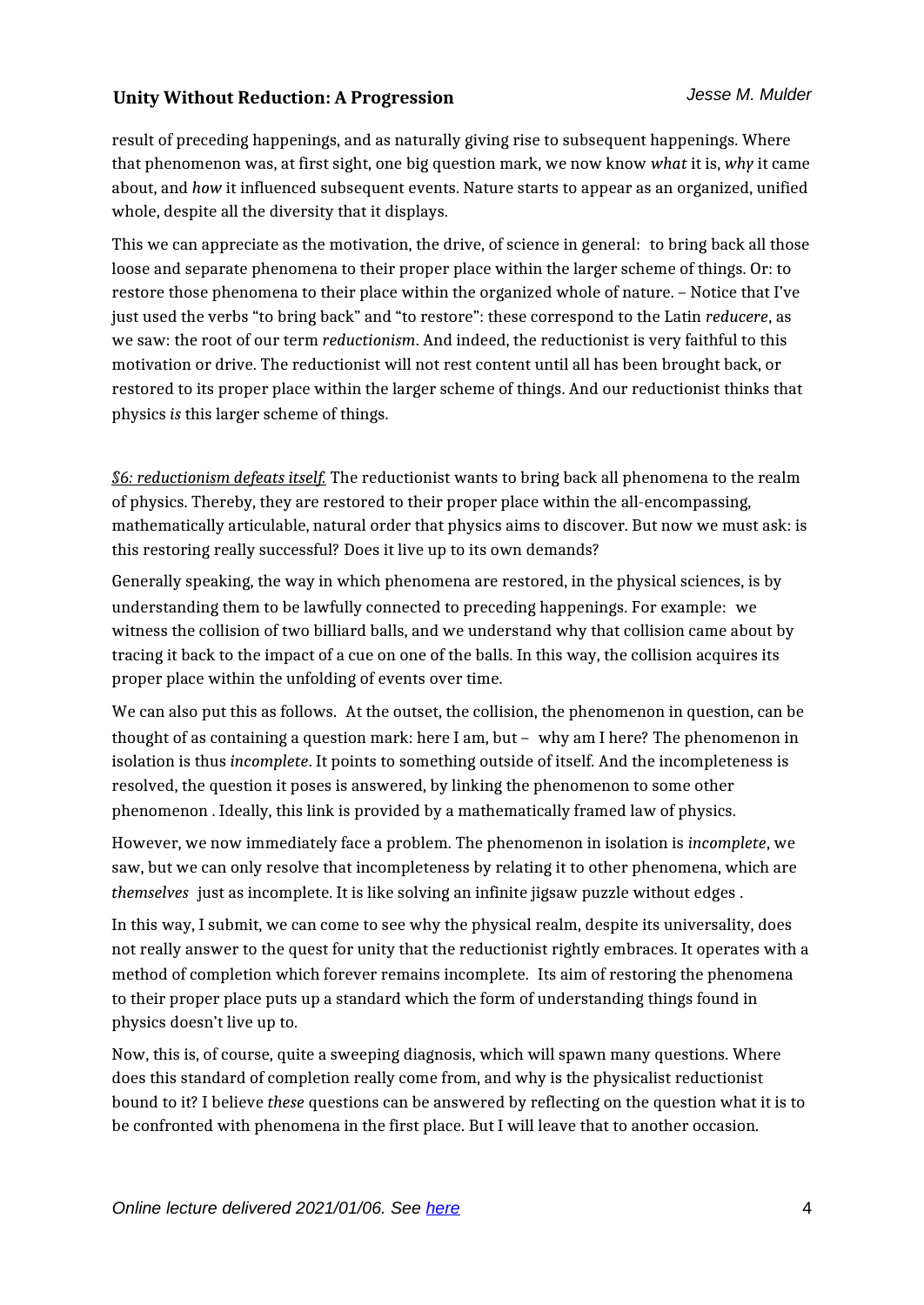Today, it is my aim to bring out how we can, on the basis of this diagnosis, grow the grain of truth contained in reductionism into an anti-reductive view.

*§7: the growth of life*. Now let us take stock. The reductionist demands that every phenomenon be given its proper place within the all-encompassing order of things, and believes that embedding it in the order of *physical* goings-on is the only acceptable way of doing so. She regards the phenomenon to be incomplete in itself, and believes that relating it to other phenomena by suitable, mathematically perspicuous laws resolves that incompleteness. But in effect, this puts the phenomenon into a series of phenomena, each of which is in itself incomplete in the very same way.

Now, if we try to think a *completed* series of such phenomena, we think of the series as coming to an end. What terminates the series, X here, must then be something which (a) can be seen to give rise to the subsequent phenomena, but (b) without itself requiring that sort of grounding.

And that is contradictory. Thinking (a), we find ourselves with the idea of something that grounds phenomena, and so it must itself also be some phenomenon. But, thinking (b), we think of something which is no phenomenon at all, and so cannot explain a series of phenomena. In short: we find ourselves with an impossible requirement. A *deus ex machina*.

As an aside: it would be interesting to look into the concept of the Big Bang from this perspective. It is sometimes jokingly said to come down to this: "First there was nothing, and then *it* exploded". The joke precisely brings out, I think, the tension in the very idea of a physical phenomenon that gives rise to subsequent phenomena, but without itself being grounded in preceding phenomena.

But let us look closer at the contradiction that we found. It is familiar to those who know Immanuel Kant's work: it is, in essence, one of his famous Antinomies, which he presents in the *Critique of Pure Reason*. But, as Hegel equally famously observed, one can read these Antinomies in a way that yields something new. When we think this antinomy, we think the limits of physical explanation. But, as always, a thought of some limit doesn't itself conform to that limit. When I think of the borders, the boundaries, the limits of the Netherlands, I am *thereby* thinking of what lies beyond those limits. My thought of a limit distinguishes what lies within that limit from what lies beyond that limit.

And that is in fact what we find here. When we stop staring at the limits from the side of what is limited by them – physical explanation – we can start looking at that which lies beyond those limits. In this way, we progress from the concepts involved in purely physical explanation to something entirely new.

Here is an attempt to bring this out. We found ourselves thinking of a phenomenon that doesn't rely on some externally given, further phenomenon for its completion. But this doesn't have to mean that it is groundless. It means just that its ground is not *external* to it. The phenomena in question can also be *internally* related – and this internal relation is the new, non-physical explanatory concept. Phenomena of this new kind are what they are, *as* phenomena, only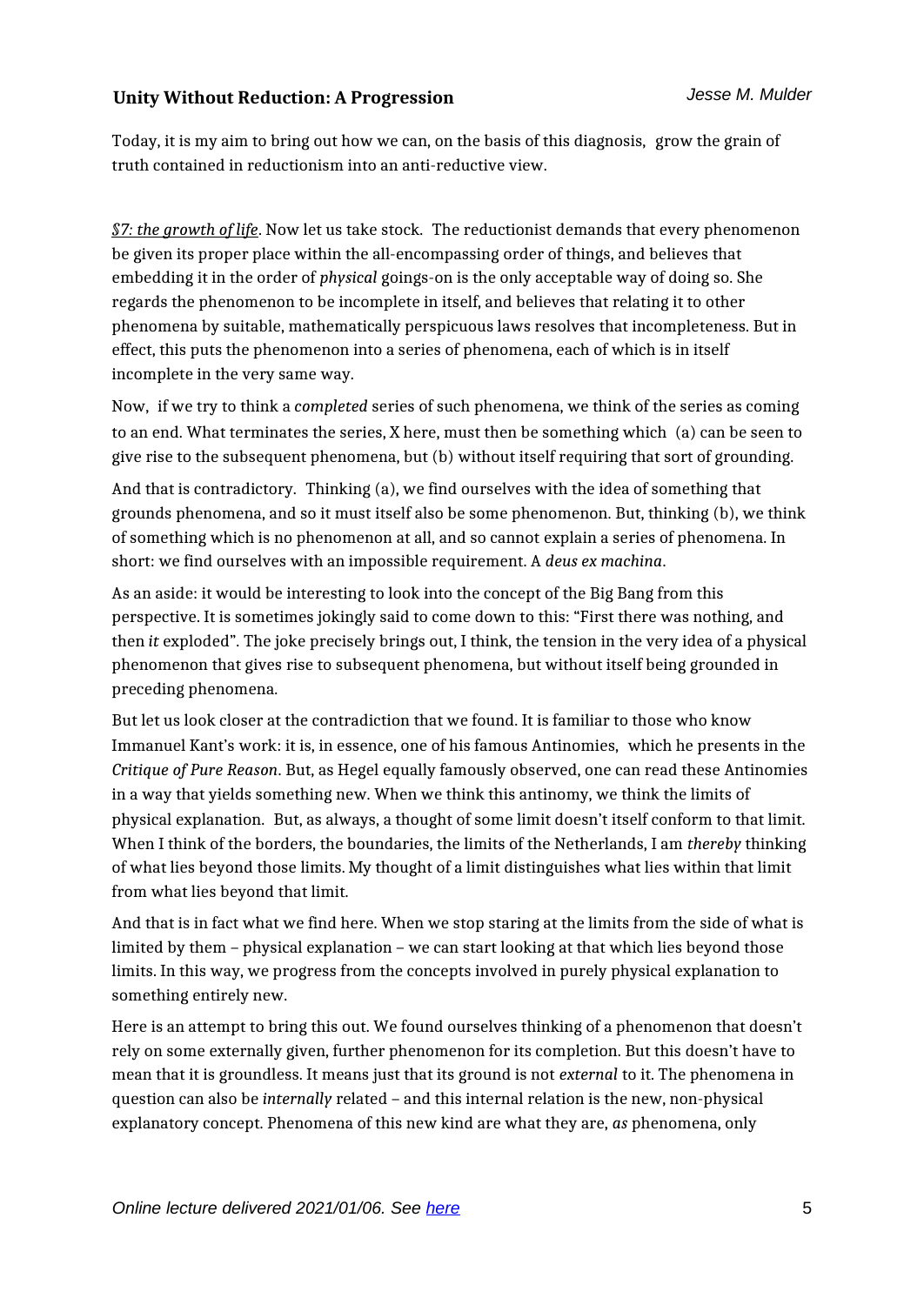through being so related. Phenomena of this new kind aren't isolated in the way physical phenomena are.

This sounds very abstract, but is really concrete. It is just what we find in the realm of the living, in biology . Living beings develop according to a life cycle, which simply *is* a cycle of phenomena related in the envisaged internal way. The internal unity of these phenomena then takes the place of the external ground which physical phenomena invariably require. The ground of the series lies in the teleological unity of its members. Now we are thinking outside of the limits of the physical.

This picture of life as the realm of such teleological causation is controversial, to put it mildly. However, we need not enter into a full discussion and defense of the logical form of life and all the issues this raises here. What matters for present purposes is *how we arrive* at this understanding of life. So let us do a little recap.

*§8: recap and reflection*. We started out with the idea of physical phenomena. These are such as to be related to further physical phenomena through mathematically expressible laws of physics. Every such phenomenon, considered in isolation, is incomplete. Every such phenomenon is a question after its own ground. But, as we saw, this leads to problems. The problems arise when we inquire into the possibility of a *completion* in this domain. This seems to take us to puzzling questions regarding the beginning and the end of time, but it is important to stress that *that* is not the real issue here. The real issue is not primarily how we should think about, for instance, the Big Bang, but rather what the very nature of physical phenomena is. And we must conclude that it is contradictory. It absolutely demands completion of a form which by its own lights is impossible. That is the limit of the physical.

When we think through this limit which is inherent in the very idea of a physical phenomenon, we find out that we *thereby* arrive at the idea of phenomena *not* bound to that limit. We think of the teleological way phenomena belong together as the gradual manifestation of a unified life form.

Now, whatever you may think of these lines of thought, at least you will agree that we have now arrived at a truly non-reductive view. We have concluded that we cannot rest content with the external order among phenomena that physical laws and explanations provide. We need to acknowledge, *in addition*, phenomena which are internally ordered according to their governing principle of life.

However, I hope that I have succeeded in at least highlighting the possibility of seeing things differently here. For I haven't really argued that we need to *add* something to the physical realm. I have tried to sketch how we can come to see that it is the very idea of the physical realm *itself* that gives rise to the 'addition'. And then it is not really an *addition* to the physical. It was there all along!

This may be confusing. I claim that the idea of life can be lifted directly out of the idea of the physical. I do not thereby claim to have any knowledge of how, where, and why life started within the physical universe.